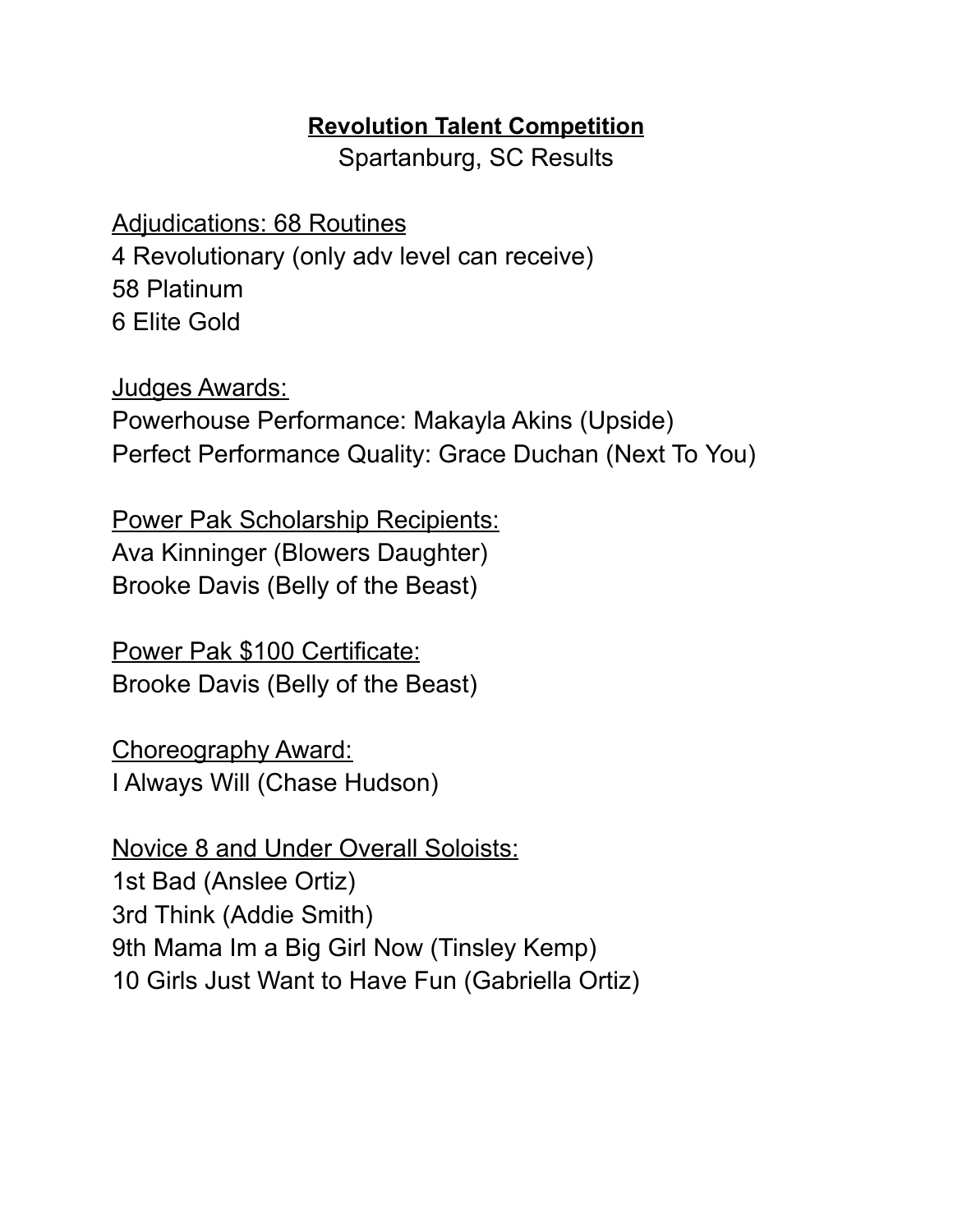Novice Junior Overall Soloists: 1st Human (Blakely Broadwell) 4th PYT (Delaney Guy) 5th Broadway Baby (Lana Beckwith)

Novice 12-14 Overall Soloists: 1st You Can't Stop the Beat (Emerson Dingus) 6th I'm A Lady (Hannah Mitchell) 7th Hit The Road Jack (Christina Brewington)

Intermediate Teen Overall Soloists: 3rd Upside (Makayla Akins) 6th Me and the Devil (Margaret Turner) 7th Everything (Payton Murphy)

Advanced Teen Overall Soloists: 2nd Blowers Daughter (Ava Kinninger)

Intermediate Senior Overall Soloists: 3rd Nicest Thing (Anna Grace Loftis)

Advanced 15-19 Overall Soloists: 3rd Love In the Dark (Brooke Davis)

Novice Teen Overall Duet/Trio: 1st Just Fine (Kendall Jackson & Nora Deviney)

Intermediate Teen Overall Duet/Trio: 5th All That Jazz (Margaret & Catherine Turner)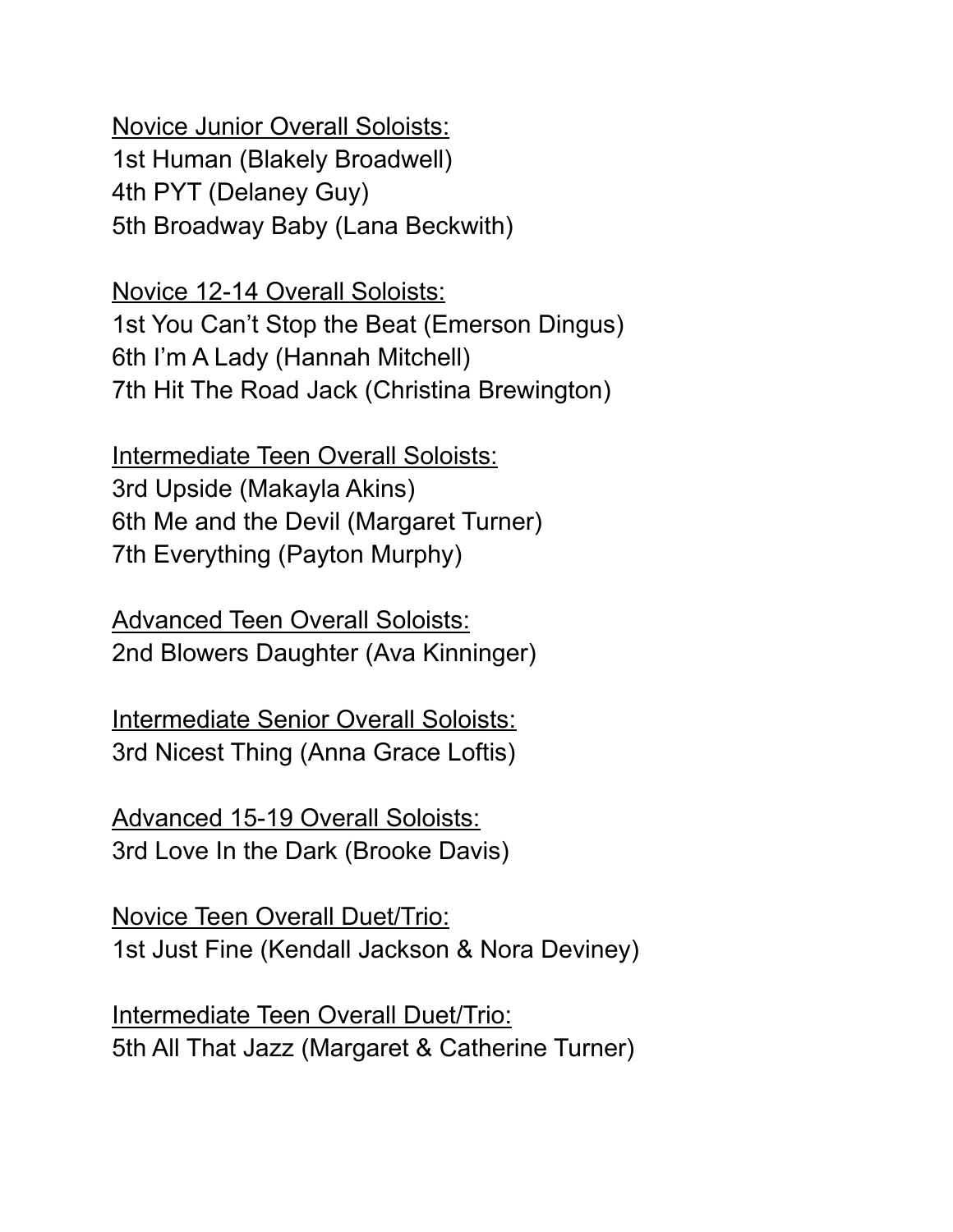Advanced Senior Overall Duet/Trio: 2nd Tumbling Lights (Brooke Davis & Ava Kinninger)

Novice 9-11 Overall Small Groups: 1st Gravity (Pre Teen Lyrical) 2nd Mama Makes Three (Pre Teen Jazz) 5th King (Junior Lyrical) 8th Na Na (Pre Teen/Teen II Tap)

Novice Teen Overall Small Groups: 2nd What Have You Done For Me Lately (Teen II Jazz) 3rd Insecurities (Teen II Contemporary)

Intermediate Teen Overall Small Groups: 1st I Always Will (Teen I Contemporary)

Intermediate Senior Overall Small Groups: 7th Say You Love Me (Senior Contemporary)

Advanced Senior Overall Small Groups: 6th All I Want (Elite Contemporary)

Novice 8 and Under Overall Large Groups: 4th Shake (Mini Jazz)

Novice 9-11 Overall Large Groups: 4th Fergalicious (Junior Jazz)

Novice 12-14 Overall Large Groups: 1st 90's Vibe (Pre Teen/Teen II Hip Hop)